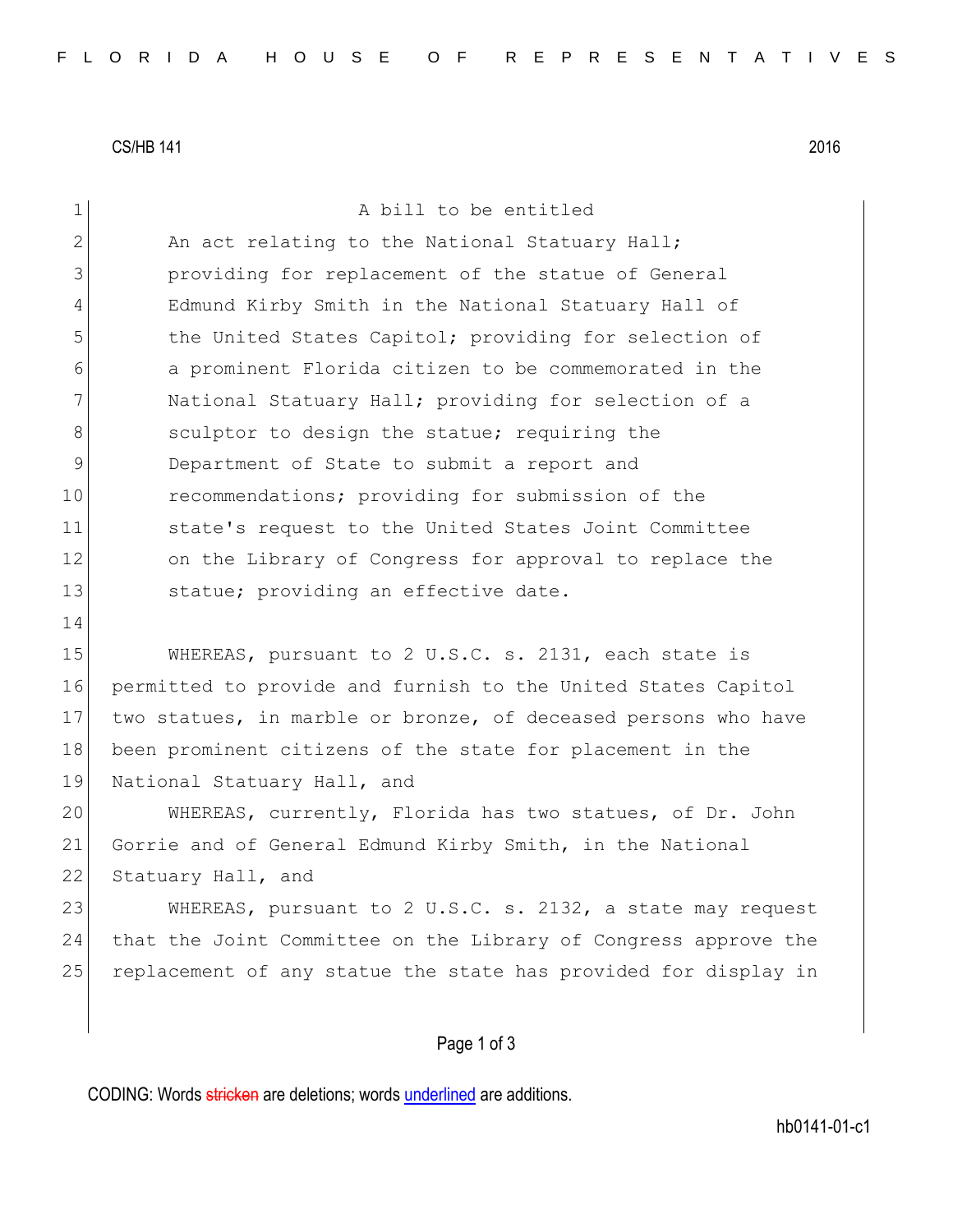## CS/HB 141 2016

| 26 | the National Statuary Hall of the United States Capitol, NOW,    |
|----|------------------------------------------------------------------|
| 27 | THEREFORE,                                                       |
| 28 |                                                                  |
| 29 | Be It Enacted by the Legislature of the State of Florida:        |
| 30 |                                                                  |
| 31 | Section 1. (1) At its first annual meeting following the         |
| 32 | effective date of this act, the ad hoc committee of the Great    |
| 33 | Floridians Program within the Division of Historical Resources   |
| 34 | of the Department of State, as established under s.              |
| 35 | 267.0731(1)(b), Florida Statutes, shall select, according to     |
| 36 | guidelines prescribed by the division, a prominent Florida       |
| 37 | citizen, including, but not limited to, a person of              |
| 38 | distinguished civil or military service, to be commemorated in   |
| 39 | the National Statuary Hall of the United States Capitol. The ad  |
| 40 | hoc committee shall submit its recommendation to the Division of |
| 41 | Historical Resources and the Division of Cultural Affairs.       |
| 42 | (2) At its first meeting following the effective date of         |
| 43 | this act, the Florida Council on Arts and Culture, as            |
| 44 | established under s. 265.285, Florida Statutes, shall select,    |
| 45 | according to guidelines prescribed by the Department of State, a |
| 46 | sculptor to design a statue of the prominent Florida citizen     |
| 47 | selected pursuant to subsection (1) for replacement of the       |
| 48 | statue of General Edmund Kirby Smith in the National Statuary    |
| 49 | Hall.                                                            |
| 50 | The Department of State shall coordinate the<br>(3)              |
| 51 | recommendations submitted to the Division of Historical          |
|    | Page 2 of 3                                                      |

CODING: Words stricken are deletions; words underlined are additions.